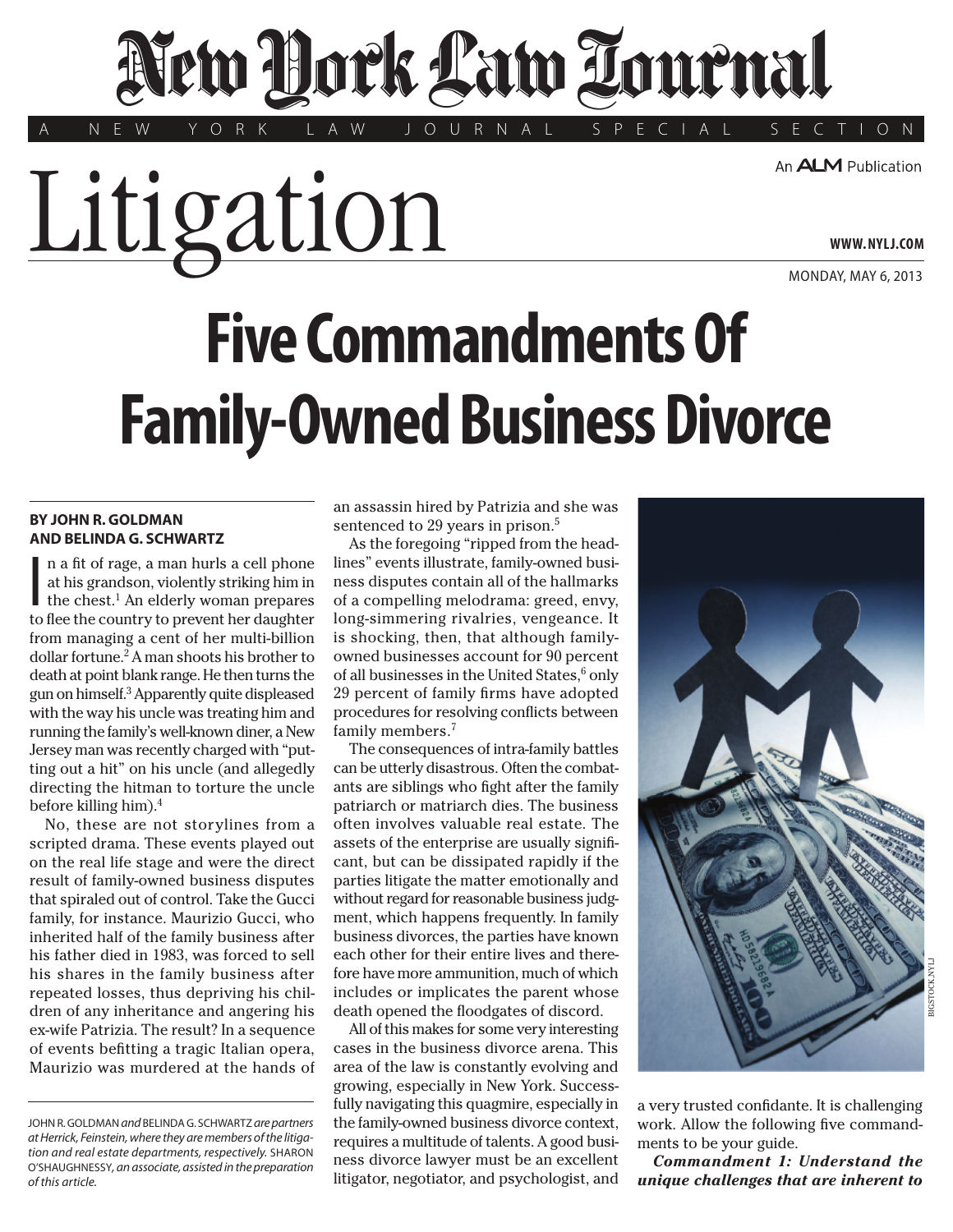*the family-owned business structure.* Navigating the complexities of the cutthroat corporate world is a demanding undertaking in and of itself, and this Herculean task is further complicated when workplace values and family values intersect. The subjective expectations that individuals have of their family members—to be unconditionally supportive, nurturing, and understanding—do not comport with the objective business goals of maximizing efficiency and focusing on the "bottom line." This tension creates a host of problems that are unique to familyowned businesses.

First, meritocratic principles are often abandoned in favor of an egalitarian business model, which can lead to inefficient corporate governance and deep-seated familial resentments.

Second, emotional issues in a family system often influence decision-making in a business system. Professor Benjamin Means focuses his legal scholarship on family business systems and explains the role of social identity theory in this context:

[W]e find our way in different social environments by relying upon roles that help us to define our place and our responsibilities. For most of us, our workplace identity is very different from the role that we play in family life. But in a family business, role separation becomes more difficult…. The expectations that we have of members of our family—that we put the family's interests first, that we take care of each other—may conflict with the goal of maximizing economic return in a business. To the extent social roles are incompatible, family business has a built-in conflict.<sup>8</sup>

Third, many family-owned businesses do not have business succession plans in place. In fact, roughly 30 percent of family-owned businesses survive into the second generation, only 12 percent are still viable into the third generation, and a mere 3 percent of all family businesses operate into the fourth generation or beyond.9 This lack of planning and foresight can result in a veritable field day when power is up for grabs and often culminates in the ultimate destruction of the business. This area is thus rife with litigation.

*Commandment 2: Develop a solid grasp of the most common causes of family business conflicts. Learn "the 5 C's."* Dr. James W. Lea has identified the following five causes of destructive family business conflicts: compensation, competitiveness, control, confusion, and carry-over.<sup>10</sup> Since the root of conflict in family-owned businesses usually has more to do with the breakdown of personal relationships than with any insurmountable disagreement concerning business matters, it is essential that business divorce lawyers understand the psychology behind these disputes in order to provide the best possible representation to their clients.

Meritocratic principles are often abandoned in favor of an egalitarian business model, which can lead to inefficient corporate governance and deep-seated familial resentments.

**Compensation**: As Dr. Thomas D. Davidow, psychologist and family business consultant, explains:

Money—attitudes towards it and behavior surrounding it—is often the symptom of family members' discomfort and almost always represents underlying issues that exist within the family system. Money and how it is treated within the family system can send messages of fairness or lack thereof, disappointment, unfulfilled expectations, acceptance, love and the most powerful negative message—rejection.<sup>11</sup>

Compensation-based conflict takes on many forms, such as disputes over actual or perceived salary inequities and squabbles over who has the power to make compensation decisions. The one common denominator, however, is that these disputes are a destabilizing force that wreaks absolute havoc on family businesses.

**Competitiveness**: While it comes as no surprise that sibling rivalries run rampant in the family business landscape, an oftoverlooked form of competitiveness exists between generations and has the potential to be catastrophic to the fiber of the family. According to Lea:

It's natural for children to try to model themselves after their parents and also to try very hard to differentiate themselves from their parents. Sons want to succeed like their fathers, even to

be more successful, but they want to succeed in a way completely different from their fathers' way. Daughters who love their mothers and happily turn to them for personal advice refuse to be identified with their mothers' manners, traditions and values when it comes to business. Such competitive conflicts open gulfs between siblings and between parents and children that may over time, if they're left untreated, be impossible to bridge.

**Control**: There are many reasons why the senior generation in a family business may not cede control to younger members of the family. In some cases, parents may not trust their children's abilities to run the business competently. In other cases, parents may thwart any true succession from taking place because they are simply unwilling to relinquish control, even when their vision, ideas, and management styles have gone stale, thereby preventing younger members of the family from working their way up to leadership roles. This lack of autonomy can be so stifling for younger members of the business that they walk away for good, thus ensuring the eventual collapse of the entire enterprise.

**Confusion**: Lea contends that "[c]onflict is born of confusion when there is a failure of communication, or a reluctance to introduce and abide by systematic management processes, or a lack of transparency in the way the business is run and the reasons for running it that way." When there is a lack of certainty as it pertains to job duties, expectations, and aspirations for the future, a total breakdown of communication occurs and the resulting assumptions are toxic to the business atmosphere and the interpersonal relations of family members.

**Carry-over**: Carry-over conflict arises when family members do not forgive past transgressions. Instead of viewing one another as equals, these family members view each other through a static lens and perceptions become locked in time. For example, sometimes even the most prudent and successful business person can be unable to forgive a family member for mean-spirited comments that were made decades ago, thus sparking an ongoing, emotionally-fueled grudge match. This creates a perpetual cycle of conflict that is psychologically and emotionally exhausting.